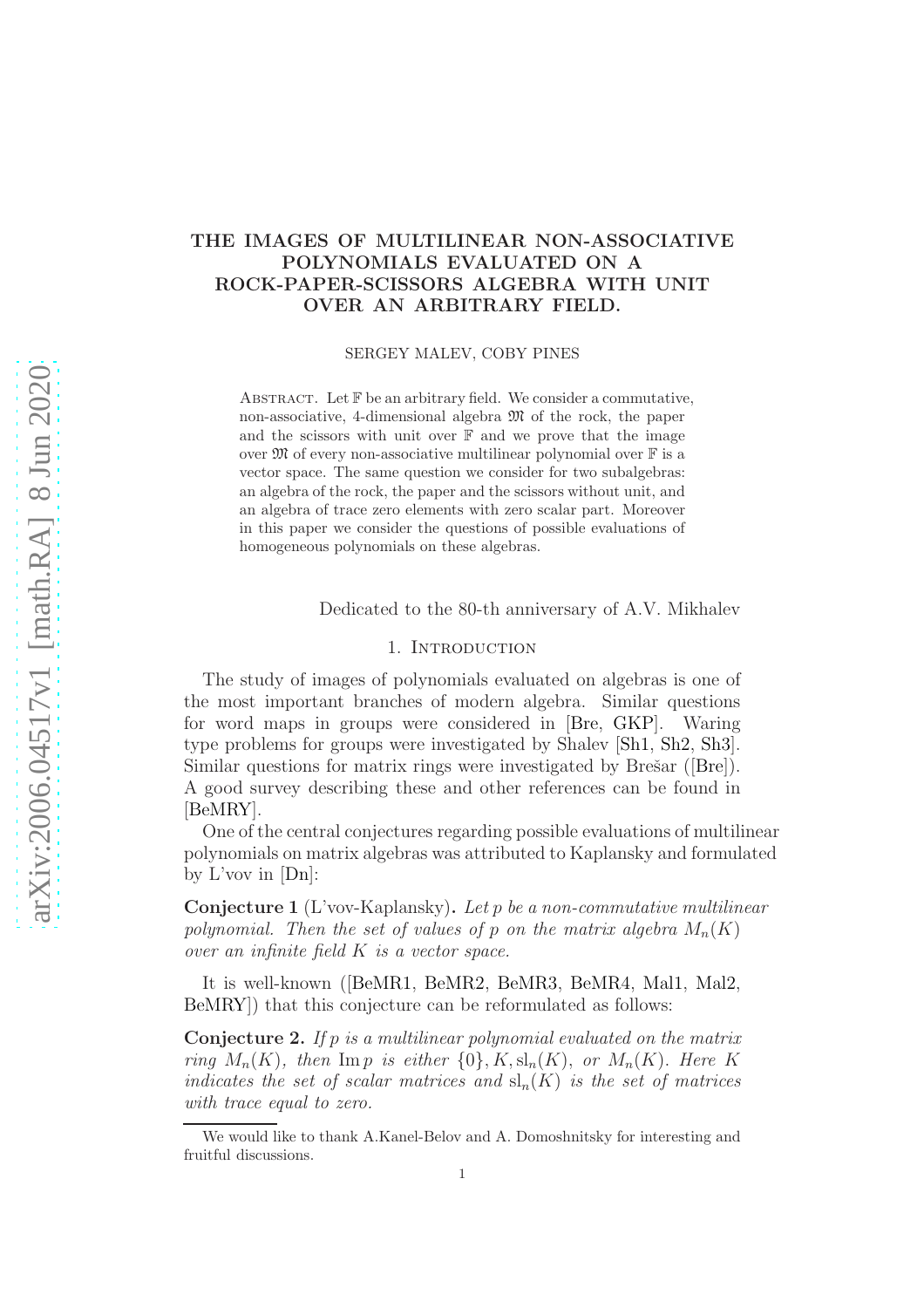When  $n = 2$ , for the case of K being quadratically closed it was proved in [\[BeMR1\]](#page-9-4), and in [\[Mal1\]](#page-9-8) it was proved for the case of  $K = \mathbb{R}$ , and an interesting result was obtained for arbitrary fields.

For  $n > 2$  this question was considered in [\[BeMR2,](#page-9-5) [BeMR3,](#page-9-6) [BeMRY\]](#page-9-2) and partial results were obtained. In [\[Mal2\]](#page-10-3) the same question was considered for the algebra of quaternions with the Hamilton multiplication and it was shown that any evaluation of a multilinear polynomial is a vector space. In the same paper it was said that this question is interesting only for simple algebras, since for non-simple algebras it may be answered negatively. Indeed, this conjecture fails for the Grassmann algebra.

Nevertheless, there is an interest in the investigation of this question for non-simple algebras: for some of them the Kaplansky question can be answered positively. For example, if we consider the 8-dimensional algebra  $M_2(K) \oplus M_2(K)$  (which is not simple) then it is easy to see that the evaluation of any multilinear polynomial is a pair of its evaluations on  $M_2(K)$  and thus, the only possible multilinear evaluations are vector spaces:

 $\{0\}, K \oplus K$ ,  $sl_2(K) \oplus sl_2(K)$ , or  $M_2(K) \oplus M_2(K)$ .

In this paper we consider a non-simple algebra, defined in Section [2.](#page-1-0) Unlike the previous results regarding this area, this algebra is nonassociative and commutative and, although we consider non-associative commutative evaluations, the answer to the L'vov-Kaplansky conjecture for this algebra is positive.

Previously, non-associative algebras (in particular the algebra of Cayley numbers) were considered in [\[ZhSlSheShi\]](#page-10-4). The question of possible multilinear non-associative evaluations was considered in [\[BeMR4\]](#page-9-7) where the Kaplansky conjecture was considered for Lie polynomials.

In [\[BeMR1,](#page-9-4) [BeMR2,](#page-9-5) [BeMR3,](#page-9-6) [BeMR4,](#page-9-7) [Mal1,](#page-9-8) [Mal2,](#page-10-3) [BeMRY\]](#page-9-2) the question of possible semi-homogeneous evaluations was investigated, and here we consider such a question as well. Unfortunately, we have not succeeded to answer it. However, in Section [7](#page-8-0) we formulate interesting conjectures and discuss them.

### 2. Preliminaries

<span id="page-1-0"></span>Let  $(X, \cdot)$  be a finite monad i.e X is a finite set together with a binary operation  $\cdot$  for which there is a unit element with respect to  $\cdot$ . Let  $\mathbb F$ be an arbitrary field and denote by  $M_{\mathbb{F}}(X)$  the free vector space over **F** with basis set X. By extending multiplication from X to  $M_{\mathbb{F}}(X)$ bilinearly, we obtain a non-associative algebra with unit. We call  $M_{\mathbb{F}}(X)$  the monad algebra of X over F.

We now consider the monad  $X = \{1, R, P, S\}$  with multiplication defined as follows: multiplication is commutative, 1 serves as the unit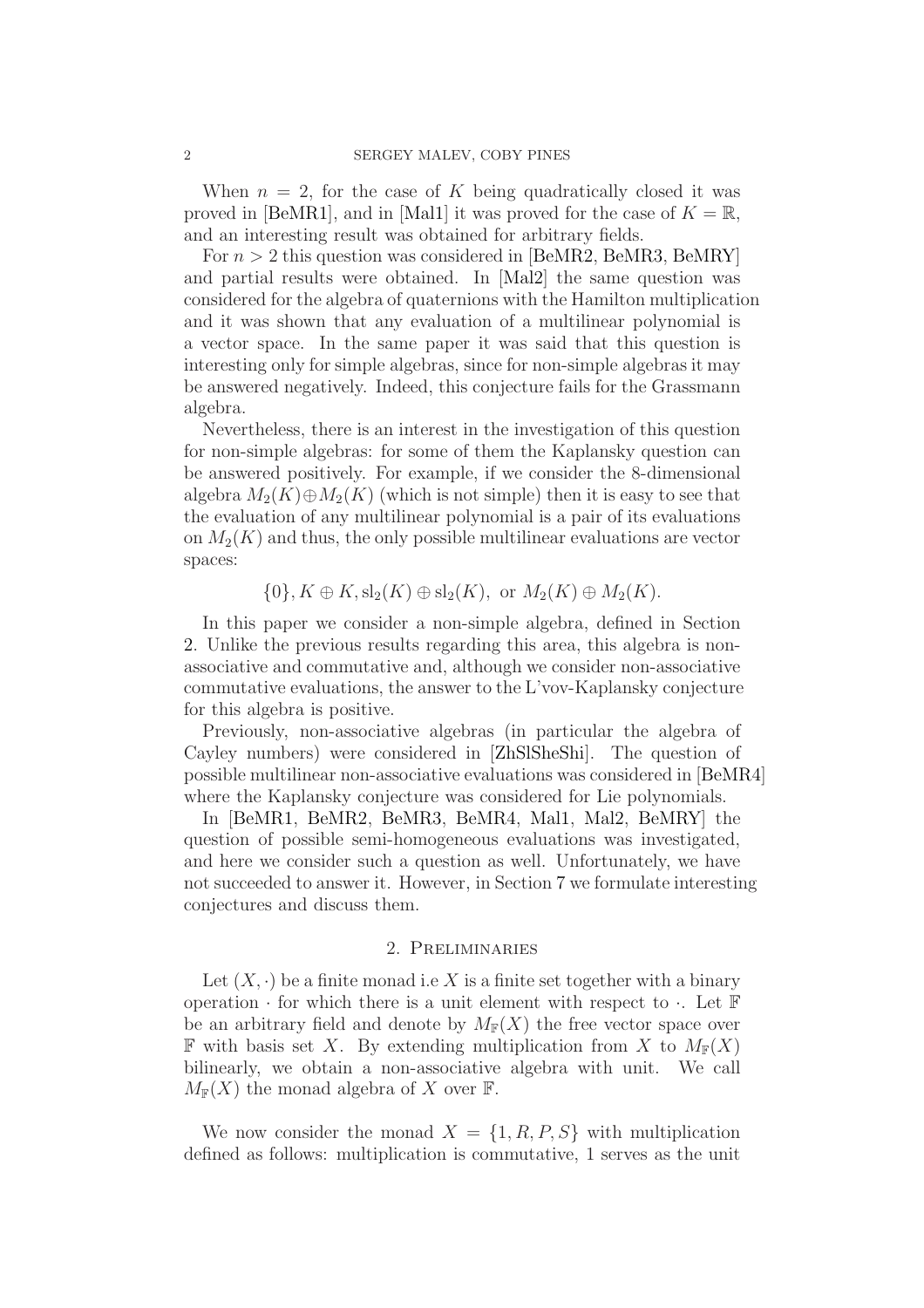element, all elements of X are idempotent and  $R \cdot P = P$ ,  $P \cdot S = S$  and  $S \cdot R = R$ . This monad is the well known rock- paper- scissors magma, where each element is idempotent and the product is the winner in one of the most well-known games.

In what follows, we shall write  $\mathfrak{M} := M_{\mathbb{F}}(X)$ . It follows that  $\mathfrak{M}$  is a commutative, non-associative, 4-dimensional algebra with unit over F. When evaluating polynomials on non-associative algebras, we must consider non-associative polynomials. A non-associative polynomial over a field  $\mathbb F$  is, intuitively, a polynomial over  $\mathbb F$  in which the placing of brackets in each monomial matters. For instance, the polynomials:

 $p_1(x_1, x_2, x_3, x_4) = x_1(x_2(x_3x_4)), p_2(x_1, x_2, x_3, x_4) = (x_1x_2)(x_3x_4)$ are considered to be different non-associative polynomials.

Let A be a non-associative algebra over a field  $\mathbb F$  and let  $p(x_1, x_2, \ldots, x_m)$ be a non-associative polynomial over F.

The associated polynomial function is denoted by  $\tilde{p}$ .

The image of p over A,  $\text{Im}_{\mathcal{A}}(p)$ , is the evaluation of the associated polynomial function  $\tilde{p}$  on the algebra A. Usually the choice of the algebra is evident, and we write simply Im p.

A non-associative polynomial over a field  $\mathbb F$  is called multilinear if it is linear with respect to each of the variables. This means in particular, that each variable appears exactly once in each monomial.

For  $x = x_0 1 + aP + bR + cS \in \mathfrak{M}$ , we define the scalar part of x to be  $Sc(x) := x_0$  and the trace of x to be  $tr(x) := x_0 + a + b + c$ .

It is obvious that Sc:  $\mathfrak{M} \to \mathbb{F}$  and  $\mathrm{tr}: \mathfrak{M} \to \mathbb{F}$  are linear functions on the vector space  $\mathfrak{M}$ . Moreover, they also respect multiplication on  $\mathfrak{M}$ i.e for  $x, y \in \mathfrak{M}$ :

$$
Sc(x \cdot y) = Sc(x) Sc(y)
$$
  
tr(x \cdot y) = tr(x) tr(y)

Therefore, both functions  $Sc(*)$  and  $tr(*)$  are homomorphisms from  $\mathfrak{M}$ to F.

We denote by  $\mathfrak{M}_0$  the set of elements of  $\mathfrak{M}$  with zero trace and zero scalar part.

It follows that  $\mathfrak{M}_0$  is a two dimensional subspace of  $\mathfrak{M}$ , and moreover, it is an ideal and a subalgebra of M.

## 3. Main Theorem

<span id="page-2-0"></span>**Theorem 3.** Let  $\mathbb F$  be an arbitrary field. If  $p(x_1, x_2, \ldots, x_m)$  is a multilinear commutative non-associative polynomial with coefficients in  $\mathbb F$ , then the evaluation of p over  $\mathfrak M$  is either:

 $(1)$  {0}; (2)  $\langle P+R\omega+S\omega^2\rangle;$ (3)  $\langle P + R\omega^2 + S\omega \rangle$ ;  $(4)$   $\mathfrak{M}_0$ ;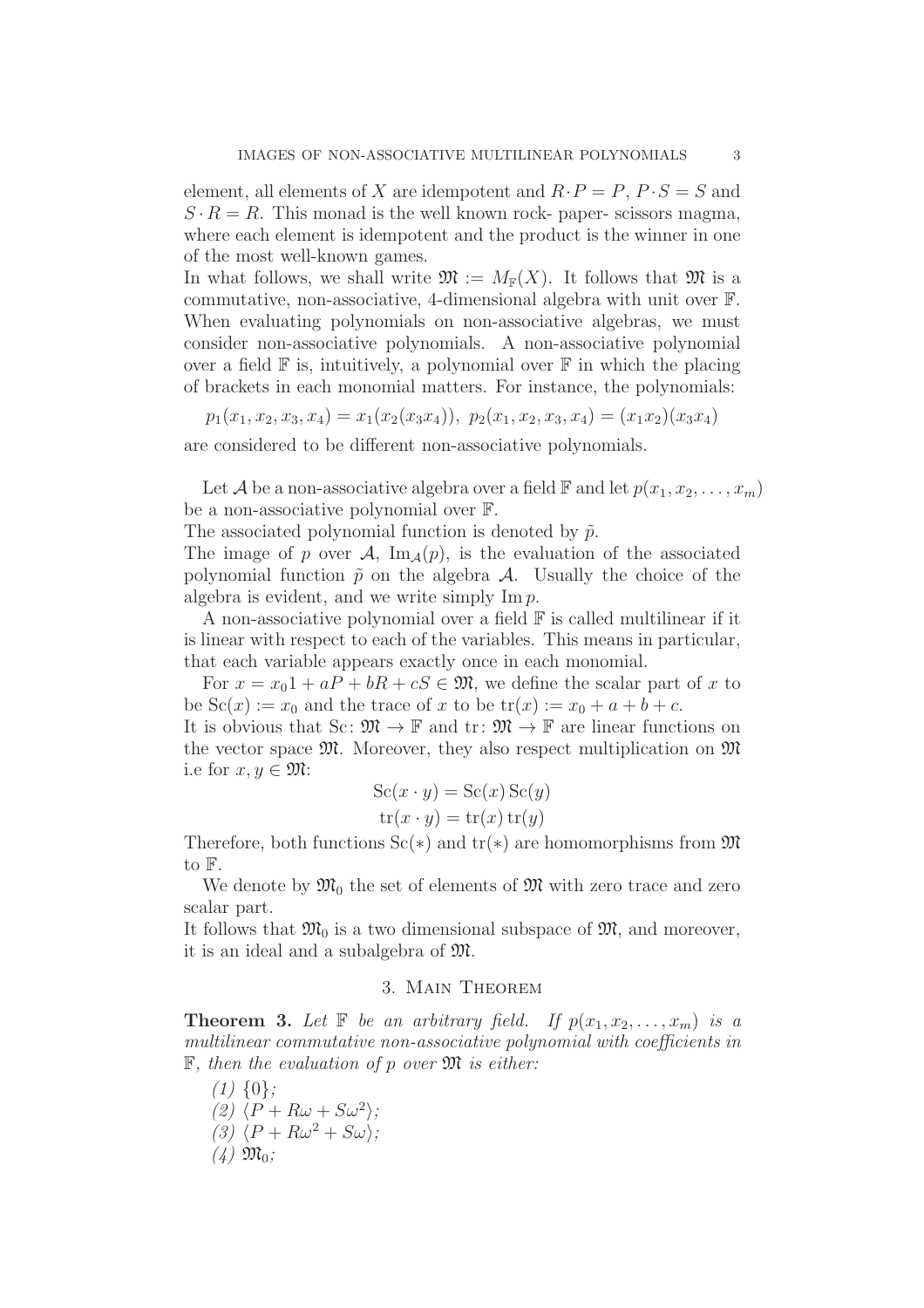$(5)$   $\mathfrak{M}$ .

By  $\omega$  we denote 1 if Char  $\mathbb{F} = 3$ , and a primitive cube root of 1 otherwise (if such an element exists in  $\mathbb{F}$ ). If such element  $\omega$  does not exist in F, options (2) and (3) are impossible. As well-known, this element ( $\omega$ ) satisfies  $\omega^2 + \omega + 1 = 0$ . In particular, such an element exists in  $\mathbb{C}$ , although it does not exist in  $\mathbb{R}$ . We will use the following basic fact from linear algebra:

<span id="page-3-0"></span>**Lemma** 4 ([\[Mal1\]](#page-9-8), Lemma 3). Let L be a vector space over a field  $\mathbb{F}$  and suppose that  $f: L \times \cdots \times L \to L$  is a multilnear map. Assume that  $\text{Im}(f)$ contains two vectors which are not proportional. Then  $\text{Im}(f)$  contains a two dimensional subspace. In particular, if  $\text{Im}(f)$  is contained in a two dimensional subspace M, then  $\text{Im}(f) = M$ .

<span id="page-3-1"></span>Remark 5. As a consequence, one can immediately conclude from Lemma [4,](#page-3-0) that the image set of any multilinear map (in particular of a multilinear polynomial) is either a vector space or at least a 3 dimensional set. By the dimension of an image set, we mean the dimension of its Zariski closure. Note that a polynomial image is not necessarily Zariski closed.

Let us first prove the following Lemma:

<span id="page-3-2"></span>**Lemma 6.** Let  $\mathbb{F}$  be an arbitrary field. If  $p(x_1, x_2, \ldots, x_m)$  is a multilinear commutative non-associative polynomial with coefficients in  $\mathbb{F}$ , then the evaluation of  $p$  over  $\mathfrak{M}$  is either:

- $(1)$  {0};
- (2) some one-dimensional vector space;
- $(3)$   $\mathfrak{M}_0$ ;
- $(4)$   $\mathfrak{M}$ .

*Proof.* Since  $p(x_1, \ldots, x_m)$  is multilinear, it is a linear combination of monomials such that, in each monomial, every variable  $x_i$  appears exactly once. Let the coefficients of the monomials of p be  $c_1, \ldots, c_d$ . Suppose that  $c := \sum$ d  $\sum_{i=1}$  $c_i \neq 0$ . let  $a \in \mathfrak{M}$ . Then  $a = \tilde{p}(c^{-1} \cdot a, 1, \ldots, 1)$ and thus  $\text{Im}(p) = \mathfrak{M}$ .

Thus, suppose that  $c = 0$ . If  $a \in \text{Im}(p)$ , then there exist elements  $a_1, \ldots, a_m \in \mathfrak{M}$  such that  $a = \tilde{p}(a_1, \ldots, a_m)$ . Since  $\mathbb F$  is commutative and associative with respect to multiplication and tr and Sc are linear and respect multiplication, it follows that

$$
tr(a) = tr(a_1) \cdots tr(a_m) \cdot \sum_{i=1}^d c_i = 0
$$

and similarly  $Sc(a) = 0$ . Hence,  $Im(p)$  is contained in  $\mathfrak{M}_0$ . Note that dim  $\mathfrak{M}_0 = 2$ . Thus, according to Remark [5,](#page-3-1) Im p is a vector space: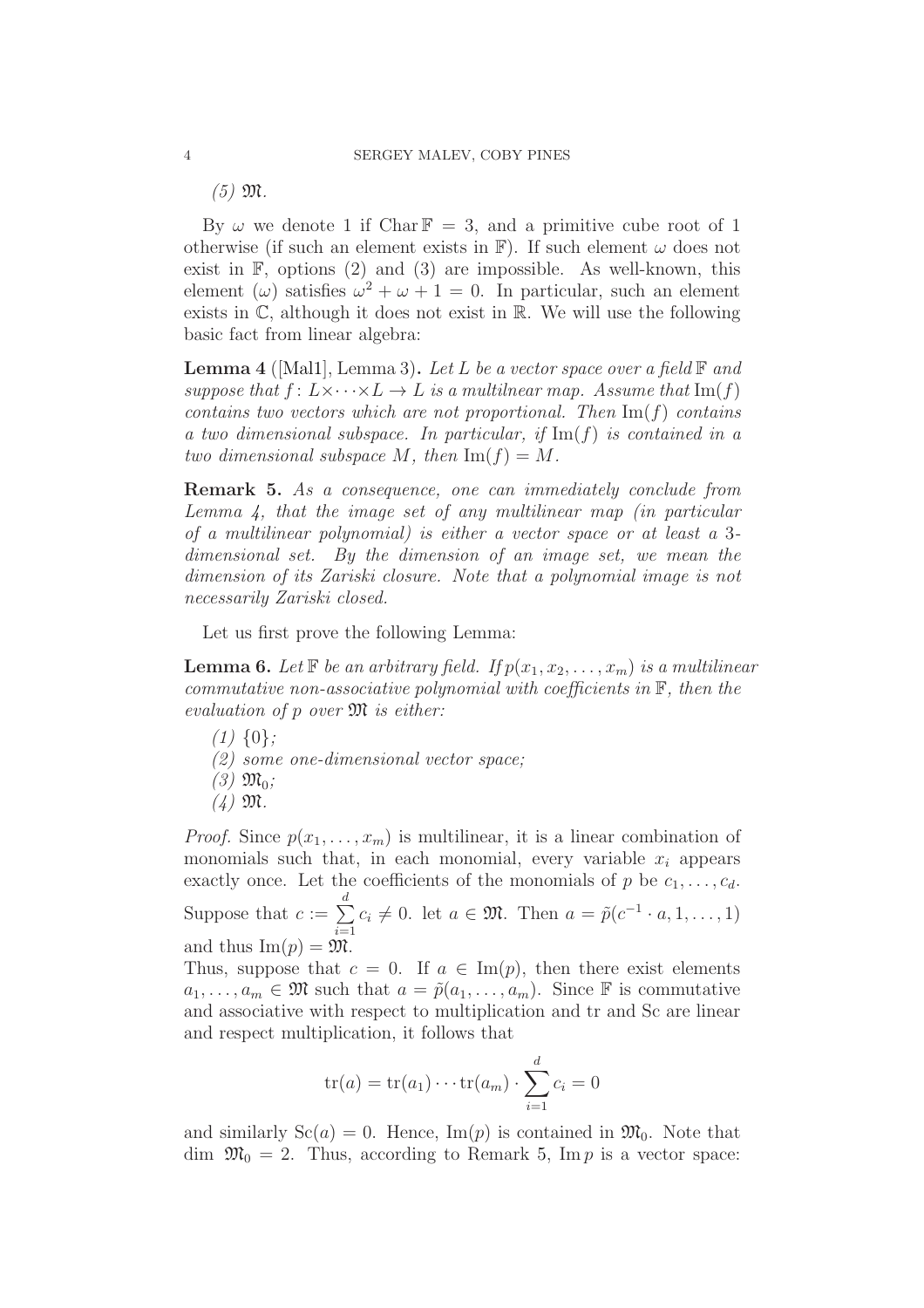either 2-dimensional (and thus coincides with  $\mathfrak{M}_0$ ), or of dimension 1 or 0. In the last case  $p$  is a PI.

We now give the proof of Theorem [3:](#page-2-0)

Proof. In view of Lemma [6,](#page-3-2) we have to classify 1-dimensional images. Consider the linear map  $\varphi : \mathfrak{M} \to \mathfrak{M}$  defined as follows:

$$
1 \mapsto 1, P \mapsto R, R \mapsto S, S \mapsto P.
$$

It is not difficult to see that this map respects multiplication and thus is an automorphism of  $\mathfrak{M}$ . Therefore, if  $p(x_1, \ldots, x_m)$  is a multilinear polynomial evaluated on  $\mathfrak{M}$ , then for any values of  $x_i$  we have

$$
\varphi(p(x_1,\ldots,x_m))=p(\varphi(x_1),\ldots,\varphi(x_m)).
$$

Hence, if Im  $p$  is a 1-dimensional vector space spanned by an element  $x = aP + bR + cS \in \mathfrak{M}_0$ ,  $\varphi(x)$  should be proportional to x i.e it should span the vector space. Note that  $\varphi(aP + bR + cS) = cP + aR + bS$ . Thus,  $\frac{c}{a} = \frac{a}{b} = \frac{b}{c}$  $\frac{b}{c}$  and it is not difficult to see that this ratio can be only a cube root of 1. If Char  $\mathbb{F} = 3$ , the only element in  $\mathbb F$  satisfying this property is 1 and thus,  $\text{Im } p = \langle P + R + S \rangle$ . If Char  $\mathbb{F} \neq 3$  and  $\omega \in \mathbb{F}$ , there are three elements satisfying this property:  $1, \omega$  and  $\omega^2$ . However, the option  $a = b = c$  is impossible since  $tr(P + R + S) = 3$ and this is not an element of  $\mathfrak{M}_0$ .

#### 4. Examples

The most important thing to understand is whether or not polynomials with such images exist. Of course, it is very simple to construct an example of a polynomial whose image set is  $\mathfrak{M}$ : one can take  $p(x) = x$ , or any other multilinear polynomial with nonzero sum of coefficients.

It is not difficult to see that the set  $\mathfrak{M}_0$  can also be achieved, for instance, as the image of the polynomial  $g(x, y, z) = (xy)z - (xz)y$ . Indeed, its image contains the element  $g(P, R, S) = (PR)S - P(RS)$  $PS-PR = S-P$  and thus, by Theorem [3,](#page-2-0) Im  $q = \mathfrak{M}_0$ . Unfortunately, we have not succeeded in constructing examples of multilinear polynomials with 1-dimensional images. However, most likely they exist. Polynomial identities exist as well. Indeed, the computation shows that the polynomial  $f(x, y, z, t) = (xy)(zt) - (xz)(yt)$  evaluated on  $\mathfrak{M}_0$  is a PI (in Lemma [8,](#page-6-0) we prove this for the case Char  $\mathbb{F} \neq 3$ . However, this is true for arbitrary fields and can be easily checked by basis element evaluations. For example, one can take the elements  $P - R$  and  $R - S$  as a basis for  $\mathfrak{M}_0$  and check all 16 evaluations). We can take four polynomials with image sets  $\mathfrak{M}_0$  and put them instead of  $x, y, z$  and t inside f:  $x = g(x_1, x_2, x_3), y = g(y_1, y_2, y_3), z = g(z_1, z_2, z_3) \text{ and } t = g(t_1, t_2, t_3).$ As a result, we obtain a multilinear polynomial in 12 variables which is a commutative non-associative polynomial identity of the algebra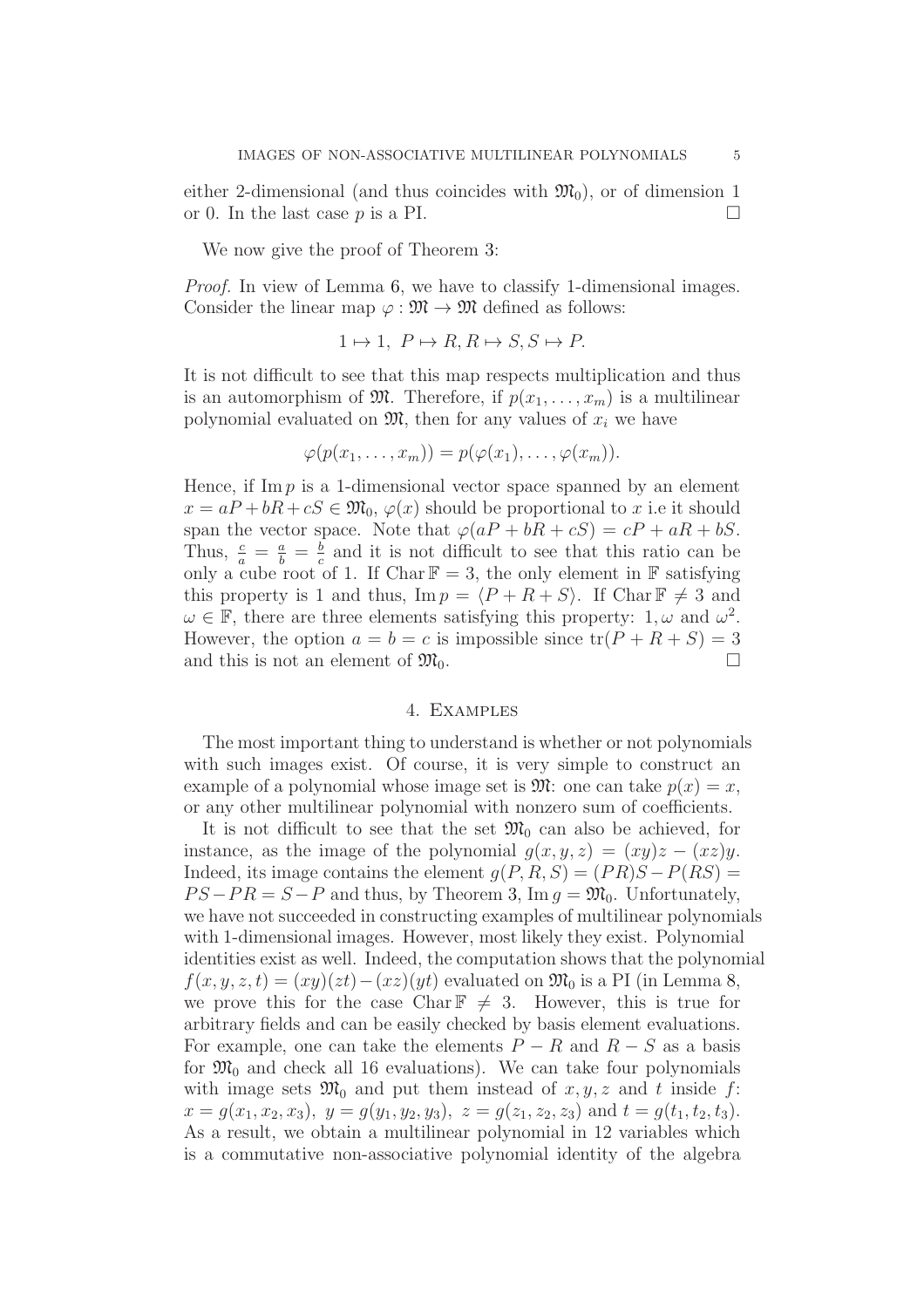M. Of course, 12 is not the minimal possible degree for polynomial identities of M.

#### 5. PI algebras

Moreover, any finite dimensional commutative non-associative/noncommutative associative/non-commutative non-associative algebra is a PI algebra with nontrivial multilinear PI (i.e. PI of the same type as a type of an algebra). Indeed, let us compute the number of possible multilinear monomials of degree m: the number of associative noncommutative monomials is m!, the number of non-associative noncommutative monomials is  $m! \cdot C_{m-1}$ , where  $C_{m-1} = \frac{1}{m} {2m-2 \choose m-1}$  $\binom{2m-2}{m-1}$  is a Catalan number. In our case, we are interested in multilinear nonassociative commutative monomials. Each monomial has exactly  $m -$ 1 multiplications and for each of them we can change places of the multipliers. Thus, there are exactly  $2^{m-1}$  different non-commutative non-associative monomials, corresponding to each commutative nonassociative monomial, and therefore, the number of commutative nonassociative monomials is  $m! \cdot C_{m-1} \cdot 2^{1-m}$ . If our algebra is finite dimensional, let d be its dimension,  $A = \langle E_1, \ldots, E_d \rangle$ . In this case, a nonzero multilinear polynomial  $p(x_1, \ldots, x_m)$  is a PI if and only if its evaluations on all sets of basis elements  $E_i$  is zero. We have exactly  $d^m$  such evaluations, each of them has d coordinates, and therefore, we have a system of  $d^{m+1}$  linear equations, where the unknowns are the coefficients of p. The number of unknowns is the number of possible monomials. Hence, the existence of a PI follows from existence of a number  $m$ , such that the number of monomials is larger than  $d^{m+1}$ . Remember, that for each  $m$ , these numbers (depending on the type of algebra) are m!, m!  $C_{m-1}$ , and m!  $C_{m-1}2^{m-1}$ . For large m, these numbers exceed  $d^{m+1}$  and thus, such an m exists.

## 6. Subalgebras, good basis, automorphisms and polynomial identities

Let us consider the algebra  $\mathfrak{M}_0$  separately. Unlike  $\mathfrak{M}$ , this is a simple algebra, i.e it does not contain any non-trivial ideals. In this section we assume that Char  $\mathbb{F} \neq 3$  and  $\omega \in \mathbb{F}$ . The second condition can be achieved if instead of the field F, we consider either its algebraic closure or its extension  $\mathbb{F}[\omega]$ . In this case,  $\mathfrak{M}_0$  has the following basis (called "the good basis"):

$$
U = \frac{1 + 2\omega}{3} (P + R\omega + S\omega^2),
$$
  

$$
V = \frac{1 + 2\omega^2}{3} (P + R\omega^2 + S\omega).
$$

Note that the condition Char  $\mathbb{F} \neq 3$  is important: if Char  $\mathbb{F} = 3$  these elements  $U$  and  $V$  are not well defined. A simple computation shows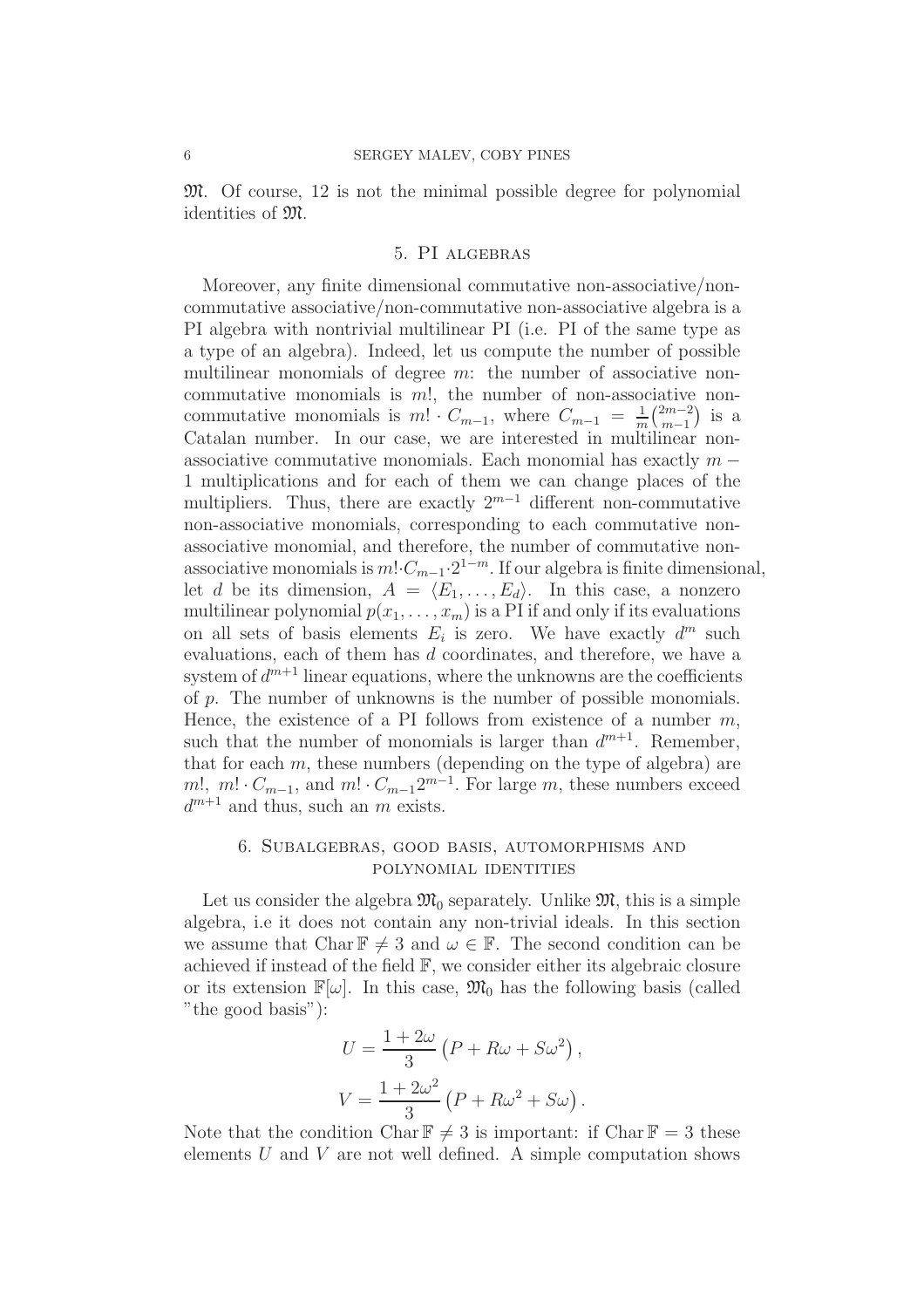that

$$
U^2 = V
$$
,  $V^2 = U$ , and  $UV(=VU) = 0$ .

The automorphism  $\varphi$  of order 3 defined in the proof of Theorem [3,](#page-2-0) induces an automorphism of  $\mathfrak{M}_0$ :  $\varphi(U) = \omega^2 U$ ,  $\varphi(V) = \omega V$ .

**Remark 7.** There is another important automorphism  $\psi$  of  $\mathfrak{M}_0: U \mapsto$  $V, V \mapsto U$ . This automorphism cannot be extended to  $\mathfrak{M}$ . Nevertheless,  $if \mathbb{F} = K[\omega]$  for some subfield K which does not contain  $\omega$ , this automorphism can be extended from  $\mathfrak{M}_{0}(K)$  to  $\mathfrak{M}(\mathbb{F})$  considered as an algebra over  $K: U \mapsto V, V \mapsto U, \omega \mapsto \omega^2, \omega^2 \mapsto \omega$ . The second two evaluations define the conjugation automorphism of  $\mathbb F$  preserving K. In the usual basis  $\{1, P, R, S\}$  of  $\mathfrak M$  it leaves basic elements and conjugates field coefficients only. The order of  $\psi$  is 2.

Note that not every field  $\mathbb F$  containing  $\omega$  can be presented as  $K[\omega]$ . For instance, the field  $\mathbb{F}_7$  has an element  $\omega = 2 \in \mathbb{F}_7$  but does not have any subfields at all.

Now we are ready to prove a lemma about polynomial identities of  $\mathfrak{M}_0$ :

<span id="page-6-0"></span>**Lemma 8.** The polynomial  $f(x, y, z, t) = (xy)(zt) - (xz)(yt)$  is a PI of  $\mathfrak{M}_0$ .

*Proof.* Consider the evaluations of  $f(x, y, z, t)$  on the basis elements U and  $V$ : for such evaluations, a product of two different elements equals zero, and a product of the type  $(xy)(zt)$  is not zero when  $x = y, z = t$ and  $xy = zt$ , which happens if and only if  $x = y = z = t$ . However, in this case  $(xy)(zt) = (xz)(yt)$  and therefore f is PI.

**Remark 9.** Note that if a multilinear polynomial  $p(x_1, \ldots, x_m)$  has a 1-dimensional image, i.e. either  $\langle U \rangle$  or  $\langle V \rangle$ , it is PI of  $\mathfrak{M}_0$ . Indeed, its evaluation on  $\mathfrak{M}_0$  must either coincide with its evaluation on M or it must be {0}. However, it should be invariant under the automorphism  $\psi$ , which is possible only in the case that p is PI of  $\mathfrak{M}_0$ . Nevertheless, this does not imply that such a polynomial does not exist: even in the case  $\mathbb{F} = K[\omega]$ , where  $\psi$  can be extended to  $\mathfrak{M}$ , we need to conjugate elements of  $\mathbb{F}$ , and this will change the coefficients of the polynomial p. The problem considering the existence of such polynomials remains being open.

The possible multilinear evaluations on  $\mathfrak{M}_0$  are described in

**Theorem 10.** Let  $\mathbb{F}$  satisfy Char  $\mathbb{F} \neq 3$ . If  $p(x_1, x_2, \ldots, x_m)$  is a multilinear commutative non-associative polynomial with coefficients in  $\mathbb{F}$ , then the evaluation of p over  $\mathfrak{M}_0$  is either:

 $(1)$  {0};  $(2)$   $\mathfrak{M}_0$ ;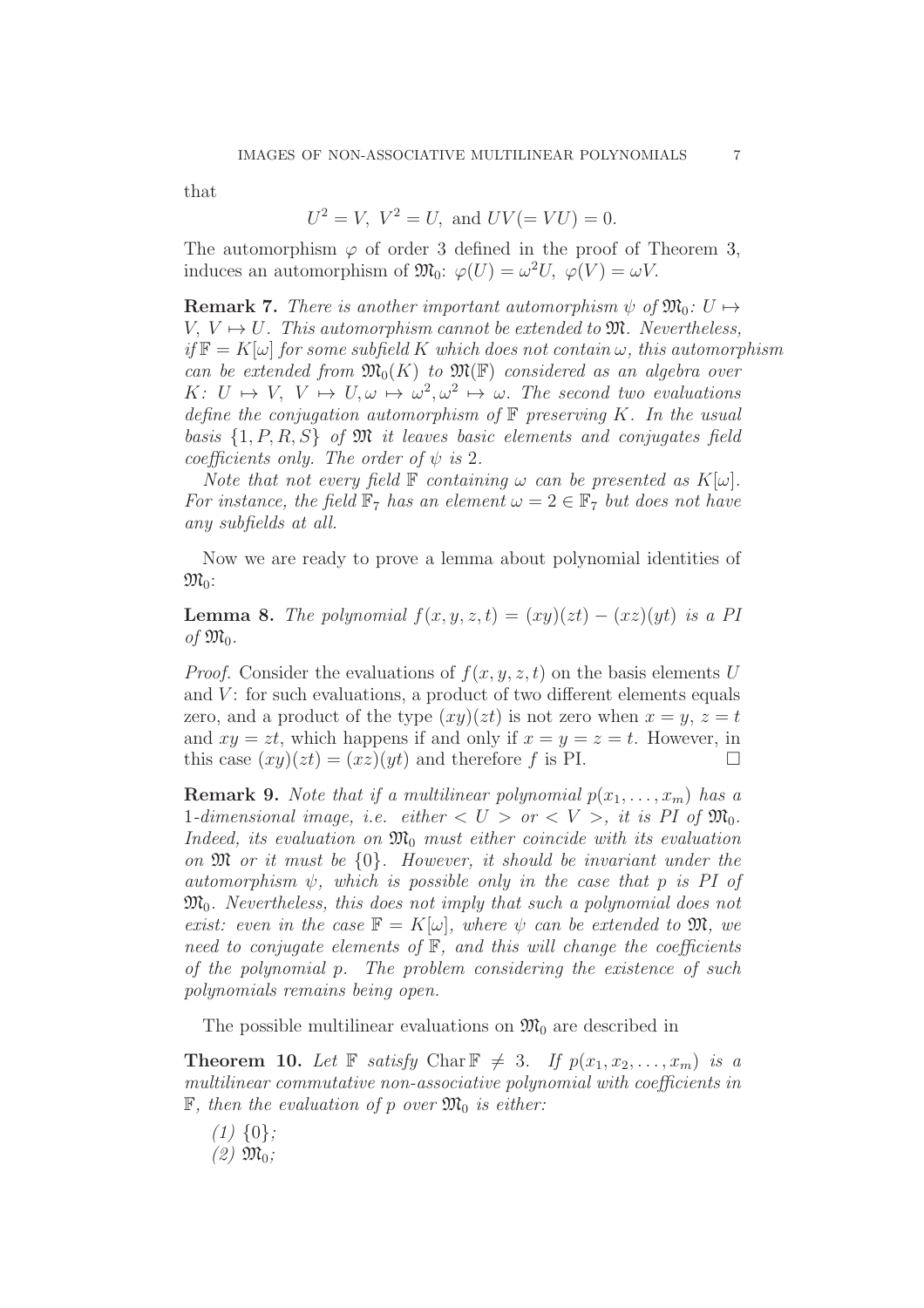Proof. Indeed, there are no 1-dimensional multilinear evaluations since, if Im  $p = \langle aU + bV \rangle$ ,  $aU + bV$  must be proportional to  $\varphi(aU + bV)$  $a\omega^2U + b\omega V$  which is possible only if one of the coefficients a or b equals zero. However, this is also impossible, since in this case,  $\text{Im } p$  is not invariant under  $\psi$ .

Another important subalgebra of  $\mathfrak{M}$  is the subalgebra  $\mathfrak{M}$ : the rockpaper-scissors without unit, i.e. the kernel of the homomorphism Sc. Here we take the three element basis  $U, V$  (which were already defined) and  $W=\frac{1}{3}$  $\frac{1}{3}(P+R+S)$ . In this case,

$$
W^2 = W
$$
,  $WU = \frac{1 + 2\omega}{3}U$ , and  $WV = \frac{1 + 2\omega^2}{3}V$ .

The problem as to whether a multilinear evaluation on  $\mathfrak{M}$  must be a vector space, remains being open. However, we can prove the following:

<span id="page-7-0"></span>**Lemma 11.** Let  $\mathbb{F}$  satisfy Char  $\mathbb{F} \neq 3$ . If  $p(x_1, x_2, \ldots, x_m)$  is a multilinear commutative non-associative polynomial with coefficients in  $\mathbb{F}$ , then the evaluation of p over  $\mathfrak{M}$  is either:

 $(1) \{0\};$  $(2)$   $\langle U \rangle$ ;  $(3) \langle V \rangle$ ;  $(4) \langle W \rangle;$ (5)  $\mathfrak{M}_0 = \langle U, V \rangle$ ; (6)  $\langle U, W \rangle$ ;  $(7)$   $\langle V, W \rangle$ ;  $(8)$  Zariski dense in  $\mathfrak{M}$ .

*Proof.* According to Lemma [4,](#page-3-0) Im  $p$  must be either a vector space or at least 3-dimensional.

If the dimension of  $\text{Im } p$  is no more than 2, it is a vector space. If  $\dim \mathrm{Im} p = 0$ , then p is PI and we have the case (1). If  $\dim \mathrm{Im} p =$ 1, Im p is a line which is invariant under the automorphism  $\varphi$ , and we have one of the cases (2)-(4). If dim  $\text{Im } p = 2$ , we have a twodimensional subspace invariant under  $\varphi$ . Consider some evaluation of p:  $q = aU + bV + cW$  with at least two nonzero coefficients  $a, b, c \in \mathbb{F}$ . Note that  $\varphi(U) = \omega^2 U, \varphi(V) = \omega V, \varphi(W) = W$ . Thus, the elements  $\varphi(q) = a\omega^2 U + b\omega V + cW$  and  $\varphi^2(q) = a\omega U + b\omega^2 V + cW$  belong to the image of p. The linear span of these three elements is the linear span of the basis elements  $\{U, V, W\}$ . In particular, we obtain that one of the coefficients of q must zero, and the  $(2$ -dimensional) image of p contains a plane spanned by two basis elements (and thus coincides with it). Therefore, we have one of the cases (5)-(7). Finally, if dim  $\text{Im } p = 3$ , the image is a Zariski dense subset, and we have the case  $(8)$ .  $\Box$ 

Note that not all these options are possible: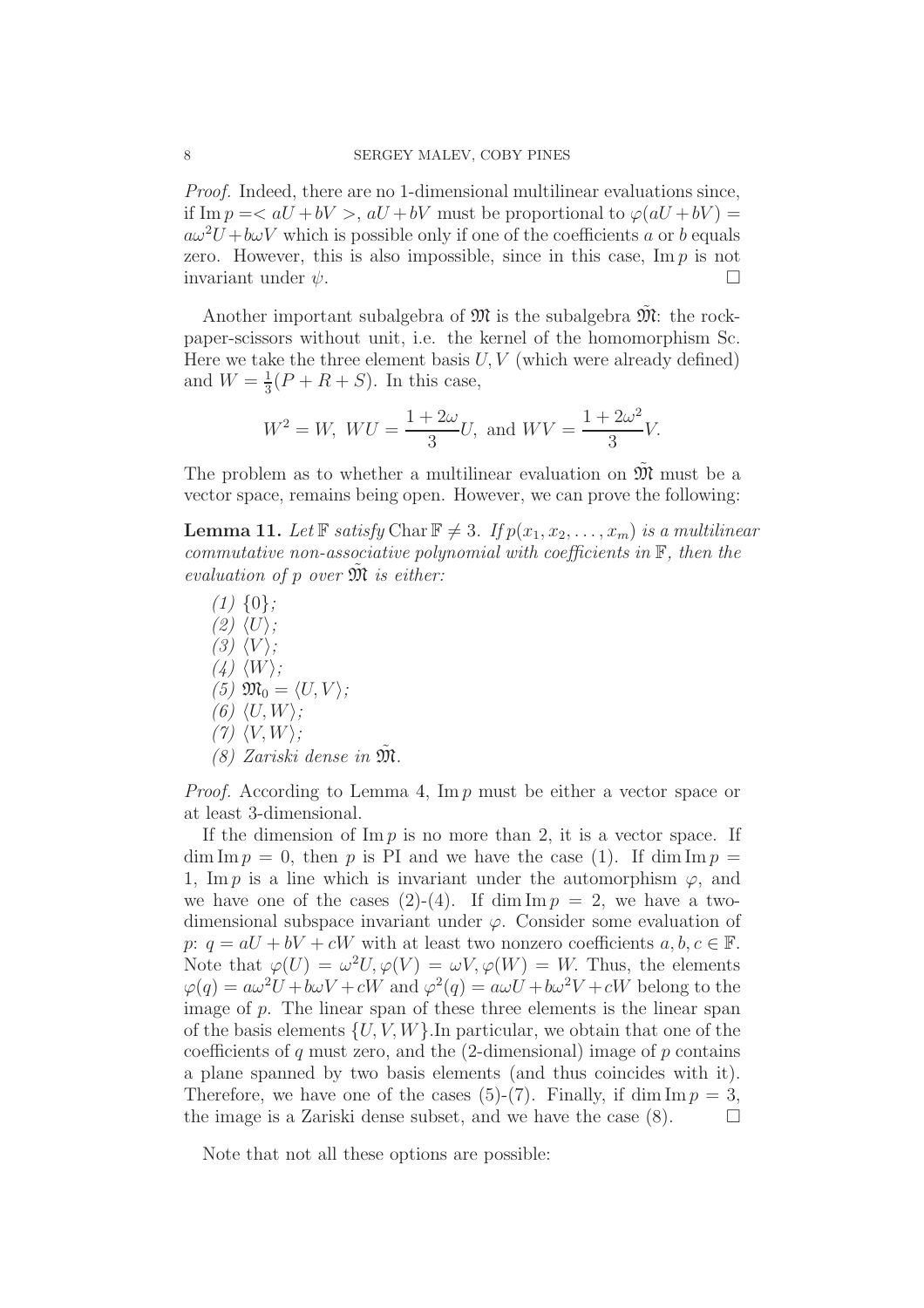**Theorem 12.** Let  $\mathbb{F}$  satisfy Char  $\mathbb{F} \neq 3$ . If  $p(x_1, x_2, \ldots, x_m)$  is a multilinear commutative non-associative polynomial with coefficients in  $\mathbb F$ , then the evaluation of p over  $\mathfrak M$  is either:

 $(1)$  {0};  $(2)$   $\langle U \rangle$ :  $(3) \langle V \rangle$ ; (4)  $\mathfrak{M}_0 = \langle U, V \rangle$ ; (5) Zariski dense in  $\tilde{\mathfrak{M}}$ .

*Proof.* Options  $(4)$ ,  $(6)$  and  $(7)$  in Lemma [11](#page-7-0) are impossible since if the sum of coefficients of p is  $c \neq 0$ , the element  $p(I, I, I, \ldots, I) = cI$ belongs to the image of p, for I being arbitrary idempotent of  $\tilde{M}$ . In particular,  $P, R$  and  $S$  are idempotents. In this case the linear span of Im p must be equal to  $\tilde{M}$ , which does not hold for these three cases.  $\Box$ 

Unfortunately, the question of possibility of cases (2) and (3) remains being open. The other problem is, whether or not the polynomial in the last case must be surjective.

### 7. Semi-homogeneous polynomials

<span id="page-8-0"></span>In this section, we have more questions than answers. Nevertheless, we can definitely claim the following: the evaluation of any such polynomial should be invariant with respect to the automorphism  $\varphi$ . We have a conjecture:

<span id="page-8-1"></span>Conjecture 13. Any homogeneous polynomial in one variable with nonzero sum of coefficients, has a Zariski dense image set.

This is an interesting question to study. Indeed, considering monomials depending on one variable, there are different monomials of the same degree. For instance, the monomial  $(x^2)^2$  is not the same as  $x(x(x^2))$ . Not only as monomials are they different: they also have different evaluations. For example, if  $x = P + R - 2S$  then  $(x^2)^2 = 9(R - P)$  and  $x(x(x^2)) = 9(P - R)$ . Of course, if Char  $\mathbb{F} = 2$ , this is the same. The case Char  $\mathbb{F} = 2$  can be considered separately. In particular, for  $\mathbb{F} = \mathbb{F}_2$ being the field of two elements, the evaluations of  $(x^2)^2$  and  $x(x(x^2))$ coincide for every  $x$ . Moreover, evaluations of any two monomials in one variable of equal degree coincide, which makes the monomial function  $x^d$  being well defined.

If Conjecture [13](#page-8-1) holds, we can conclude the following:

**Conjecture 14.** Let  $p(x_1, \ldots, x_m)$  be any semi-homogeneous polynomial evaluated on  $\mathfrak M$  of degree d, and suppose that the field  $\mathbb F$  is closed under d-roots. Then the image set of p satisfies one of the following conditions:

- (1)  $\text{Im } v = \{0\}$ :
- (2)  $\text{Im } p = \langle P + R\omega + S\omega^2 \rangle;$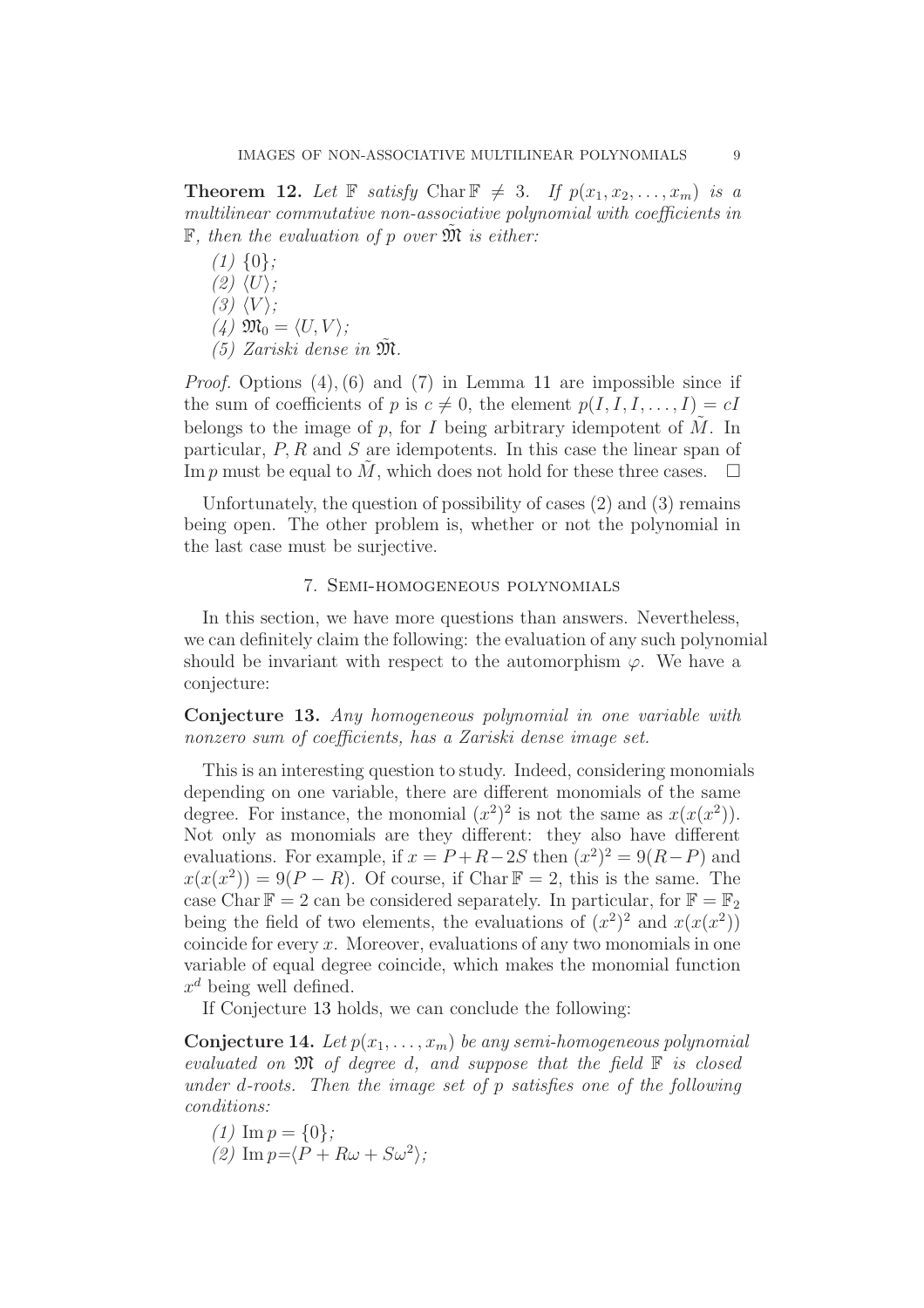(3)  $\text{Im } p = \langle P + R\omega^2 + S\omega \rangle;$ 

(4) Im p is Zariski dense in  $\mathfrak{M}_{0}$ ;

(5) Im p is Zariski dense in M.

This conjecture follows from the previous one: if the sum of the coefficients is not zero, we can consider the polynomial  $q(x) = p(x, x, \ldots, x)$ , which according to Conjecture [13,](#page-8-1) has a Zariski dense image set in  $\mathfrak{M}$ , and its image is a subset of the image of  $p$ . If the sum of the coefficients is zero, then, as we know, both  $Sc(p)$  and  $tr(p)$  vanish on each evaluation and hence Im  $p \subseteq \mathfrak{M}_0$ . The image of any semi-homogeneous polynomial is a cone, and therefore, there are three options:The image is 2-dimensional and its Zariski closure is  $\mathfrak{M}_0$ ; The image is 1-dimensional and its image is one of the two possible lines; The image is 0-dimensional, and in this case, p should be a PI. Note that if conjecture [13](#page-8-1) does not hold, then there is one more possible option for the 1-dimensional image: the line  $\langle P + R + S \rangle$ .

#### 8. Conclusion

Questions related to the evaluations of multilinear and homogeneous polynomials are actual and applicable. This work continues series of works [\[BeMR1,](#page-9-4) [BeMR2,](#page-9-5) [BeMR3,](#page-9-6) [BeMR4,](#page-9-7) [Mal1,](#page-9-8) [Mal2,](#page-10-3) [BeMRY\]](#page-9-2).

#### **REFERENCES**

- <span id="page-9-4"></span>[BeMR1] Belov, A.; Malev, S.; Rowen, L., *The images of noncommutative polynomials evaluated on*  $2 \times 2$  *matrices,* Proc. Amer. Math. Soc. 140 (2012), 465–478.
- <span id="page-9-5"></span>[BeMR2] Belov, A.; Malev, S.; Rowen, L., *The images of multilinear polynomials evaluated on*  $3 \times 3$  *matrices*, Proc. Amer. Math. Soc. 144 (2016), 7-19.
- <span id="page-9-6"></span>[BeMR3] Belov, A.; Malev, S.; Rowen, L., *Power-central polynomials on matrices,* Journal of Pure and Applied Algebra 220 (2016), 2164–2176.
- <span id="page-9-7"></span>[BeMR4] Belov, A.; Malev, S.; Rowen, L., *The images of Lie polynomials evaluated on matrices,* Communications in Algebra 45 (11) (2017), 4801–4808
- <span id="page-9-2"></span>[BeMRY] Belov, A.; Malev, S.; Rowen, L., Yavich, R.*Evaluations of noncommutative polynomials on algebras: Methods and problems, and the L'vov-Kaplansky Conjecture.,* preprint, available on arXiv:1909.07785 (2020).
- <span id="page-9-0"></span>[Bre] Brešar, M., *Commutators and images of noncommutative polynomials*, preprint available on arXiv:2001.10392 (2020).
- <span id="page-9-3"></span>[Dn] *DNIESTER NOTEBOOK: Unsolved Problems in the Theory of Rings and Modules*, Mathematics Institute, Russian Academy of Sciences Siberian Branch, Novosibirsk Fourth Edition, (1993)
- <span id="page-9-1"></span>[GKP] Gordeev, N., Kunyavskii, B., Plotkin, E. *Geometry of word equations in simple algebraic groups over special fields (Russian. Russian summary)*, Uspekhi Mat. Nauk 73 (2018), no. 5(443), 3–52; translation in Russian Math. Surveys 73 (2018), no. 5, 753–796.
- <span id="page-9-8"></span>[Mal1] Malev, S., *The images of noncommutative polynomials evaluated on*  $2 \times 2$ *matrices over an arbitrary field,* Journal of Algebra and its Applications 13(2014), no.6., 145004, 12 pp.